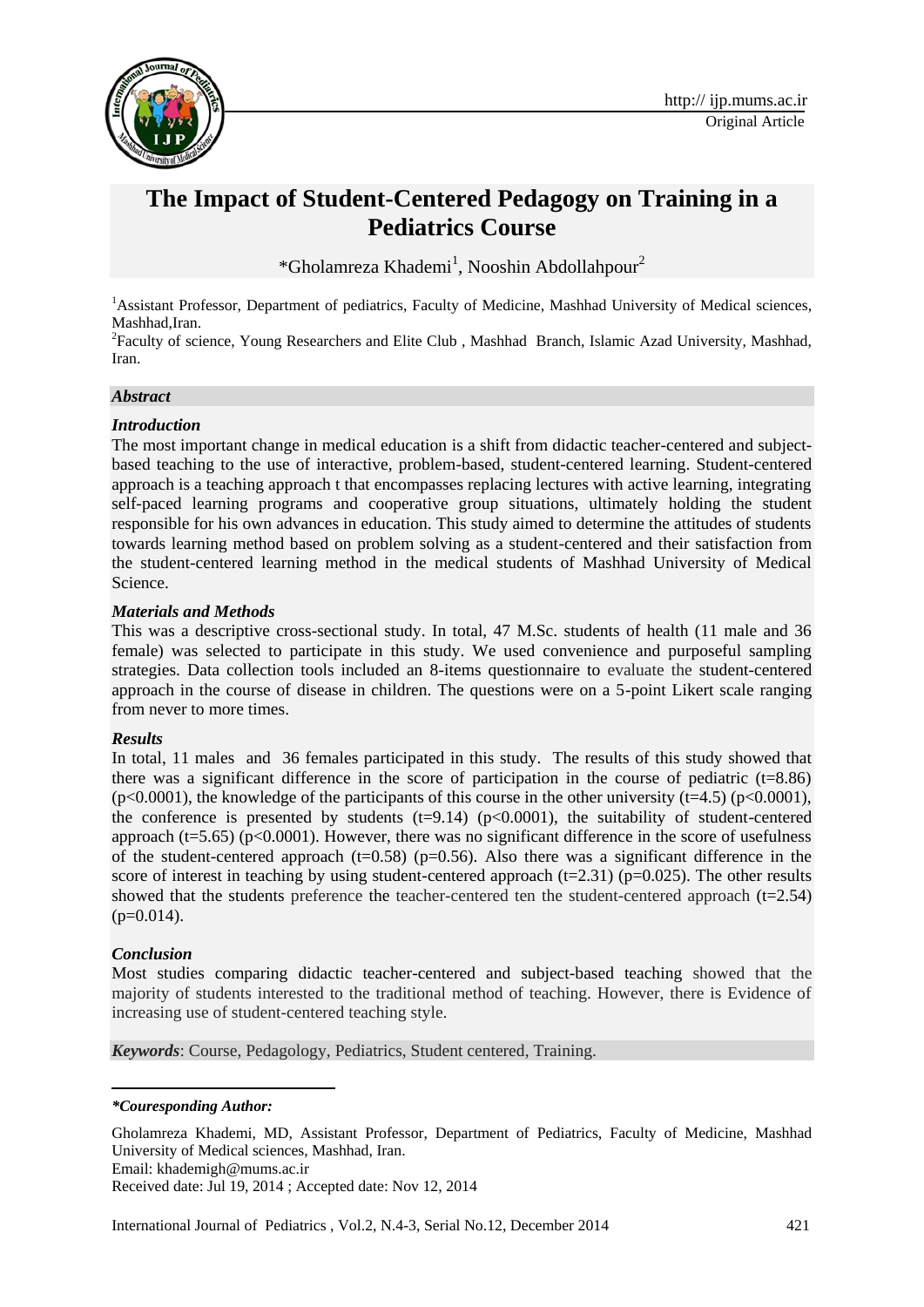# **Introduction**

Medical education is an evolving process and requires that both students and teachers to continuously update their knowledge. One of the most important changes in medical education is change in training method from subject-based which is called teacher-centered to studentcentered learning which is problem solving-based. Most medical school curricula have turned to new methods of teaching and learning (1).

It seems that providing information about styles of learning to students and teachers is useful and makes the ability for the teacher to provide training in accordance with the learning styles of their students. Also, students' awareness of their learning styles may teach them the ability to identify and use the unique style of learning techniques, thus leading to more educational satisfaction (2).

Student-centered learning is an extensive training approach including replacing lecture with active learning, integration of self-centered programs, or group collaboration and ultimately take the responsibility for progress by the student. Student-centered learning environment has the advantage rather than teacher-centered approach because people are able to provide complementary and interactive activities. In this way, people will be able to more understand the subject and content. In student-centered learning environment, the main focus is on knowledge sharing and when learning is used properly, it can become a lifelong learning process. In this way, the student is looking for a solution to solve the problem without complete dependence to a coach (3).

In teacher-centered classroom, the strategies may be used, such as lectures and class discussion, while in the studentscentered classroom, the methods such as

cooperative learning or research are used, in which students produce the questions. This approach also leads to finding fundamental information and possible solutions of the questions including in the debate based on the inquiry (4). In a student-centered learning environment, students are able to perform complex functions such as finding and retrieving the information from a complex conceptual framework, interact with the social environment for providing the knowledge, and in control of their own learning through reflection (5).

Education National Standards Science emphasizes on the need for studentcentered classrooms as a tool for effective implementation of inquiry in science education standards. In national training program, it is expected to enable teachers to design classrooms where the students assume responsibility for their work (5).

Implementation of a student-centered method has the barriers such as confusion in the cases of implementation and lack of comfort with it. Since training design of student-centered classroom is more unpredictable than teacher-centered classrooms, teachers need support in the design of classes. In addition, many students have little experience about the skills and knowledge needed to successful learning in the student-centered classroom (4). Due to the changes in global perspective about teaching methods and trends from teacher-centered to studentcentered learning, and also, considering the importance of contextual and longlasting learning of medical science, this study was performed aimed to evaluate the students' attitude toward training method based on problem solving as a studentcentered method and their satisfaction from the studied method in the students of Mashhad University of Medical Sciences during two years 2011 and 2012 in two same classes of pediatrics health course.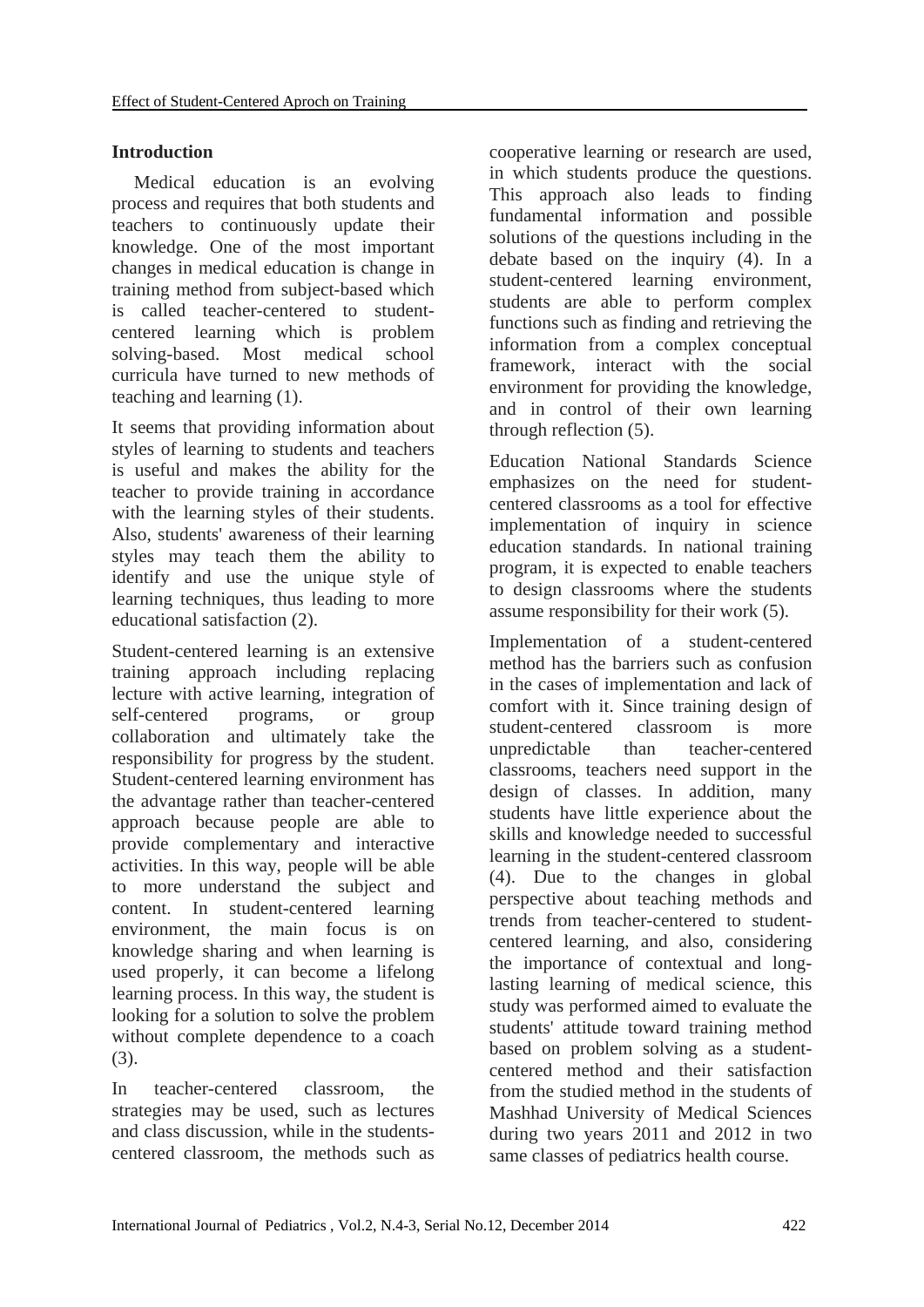## **Materials and Methods**

This study was a descriptive, crosssectional study. The study population consisted of all M.Sc. students of health, Mashhad University of Medical Sciences who had been taught for the course of "Pediatrics' diseases" during 2011 and 2012. Overally, 47 cases (11 males and 36 females) were selected to participate in this study. The study populations were M.Sc. students of health who were taught for the course of "Pediatrics' diseases" at the same two separate terms and the conditions were quite similar and repetitive held by same professor. In this study, sampling method was purposive-based and available sampling.

Data collection tools consisted of a questionnaire containing 8 questions regarding the teaching method of the course of "Pediatrics' diseases" as students' participation in the teaching process. The questionnaire was designed based on 5 rank Likert scale ranges from very high to never. The content of the questions included presence in the classroom, the rate of knowledge of offering this lesson by other universities, the opportunity of providing the lessons through conferences, tendency to use training-based method in other lessons, believing to the futility of student-centered method, using this method if they want to teach and preferring this method to teacher-centered approach. Validity of the questions in this study was confirmed by specialists.

Data was collected by the questionnaire in the classes of medical courses in a semester. Initially, the students were given the questionnaires and then, needed description on how to implement the plan and purpose of the study were clarified. The data were entered into SPSS software version 16. The mean and standard deviation for each of the questions were evaluated, at the end, T test was used for analysis of data significance.

# **Results**

Among 47 participants in this study, 11 were males and 36 females. Gender distribution of the participants in this study is shown in (Figure.1). The first question was about the presence or absence of students in the classroom of pediatrics' diseases with teaching-based method. Totally, 12, 23 and 11 students had selected the options of very high, high and moderate. While, only one student rarely had participated in the class of discussion by students and all the students had participated in this class at least once. The second question was about the knowledge of students of providing this course with this method was at other universities. Totally, four students had complete knowledge of this course at other universities and colleges and 20 students reported high knowledge. Nineteen students reported moderate knowledge and 4 low knowledge. However, none of the students were unaware of this course in other universities.

The third question was about the opportunities of students for offering conference in the classrooms. In answer to this question, 13 students stated that they had complete opportunity to present a conference in university classes, and 23 students stated that opportunity was high. 10 students stated that opportunity was moderate and 1 student stated low opportunity. However, none of the students state that they never had the opportunity to take courses as conference.

In answer to the fourth question of "I believe that this method is more suitable for teaching some lessons", 8 students knew this method as a better method, and 22 students assessed that the appropriateness of this approach is high for offering some lessons and 14 students assessed this rate as moderate. However, only 2 of them believed that this method is rarely appropriate to provide some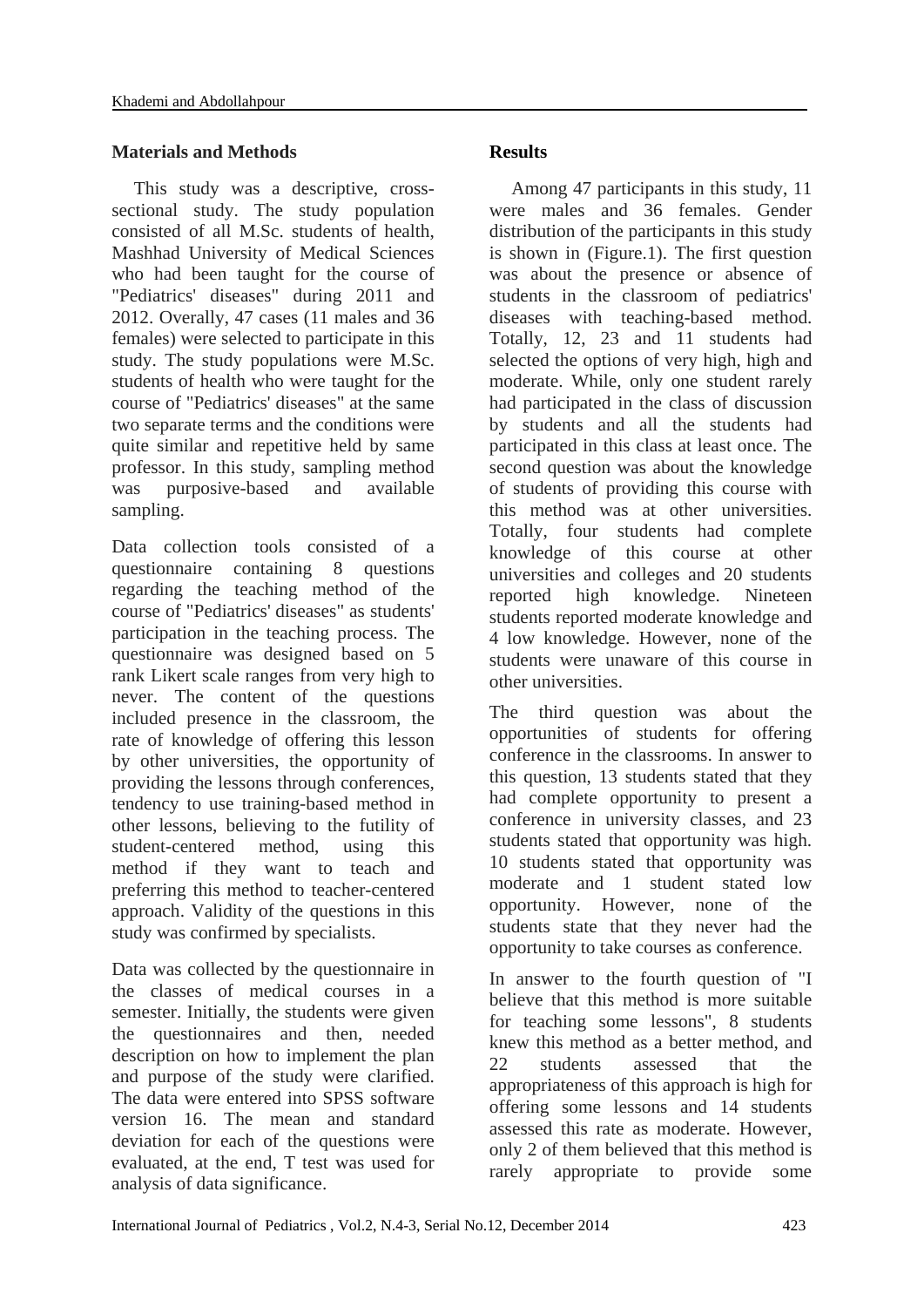university courses. One student believed that this method is not suitable for providing any of the courses.

The fifth question assessed the rate of being this method as tedious. To answer this question, five participants assessed this method as quite tedious, and 11 participants as boring to some extent. 13 participants believed that averagely this method is boring, while 10 participants assessed the rate of boring as moderate, and only 8 students were against that this method is boring.

The sixth question assessed the possibility of using this method by students. In answer to this question, 4 students believed that if they want to teach, they only use of this method, and 24 students assessed the rate of using this method high, 11 students as moderate. Also, 2 students stated that they will rarely use this approach for teaching and 6 students believed that they never will use this method for teaching.

In answer to the last question "Generally, I prefer the traditional method of training by the professor", 5 students were quite advocate of traditional method, and 14 students stated their interest of traditional method as high and 21 students as moderate. However, 6 students liked the traditional method very low and only one student does not like it.

Among 11 men participated in the study, 2 men somewhat liked traditional approach (high), 9 men didn't accept the traditional method (low or rarely) and five men believed they had high opportunity to offer the course as a conference, while 6 men had low or rarely opportunity to offer the course as a conference or they never had this opportunity. Totally, about a third of the boys emphasized mainly on controlling the students according to the references to

avoid providing non-useful and nondocumented subjects. Description of survey about student-centered teaching and learning method in teaching basic sciences are detailed in (Table.1).

Based on the results of first question of the questionnaire, mean and standard deviation of the rate of students' participation in the class of providing discussions by students was  $3.97 \pm 0.76$ . The results showed that due to  $t=8.76$ , P<0.0001, there was a significant difference between the answers of the subjects. This means that the rate of participation in this class was significantly higher than non-participation in this class. Mean and standard deviation of the knowledge of the participants about providing this course in other universities was  $3.51 + 0.77$ .

Evaluation of other results showed that regarding to  $t=4.5$ , the knowledge of the participants about providing this course in other universities was also significant (P<0.0001). Mean and standard deviation of offerring conference by the student was  $4.02 \pm 0.76$  which according to t=9.14, it was significant (P<0.0001). Mean and standard deviation of the fourth question was  $3.72 \pm 0.87$  which according to  $t=9.14$ , this result was significant (P<0.0001).

Mean and standard deviation of the usefulness of training-based method in the perspective of the students was  $2.89 \pm 1.25$ which the difference was not statistically significant ( $t = -0.58$ , P=0.56). Also, mean and standard deviation of students' answers to to seventh question was  $3.38 \pm 1.13$ which according to  $t=2.31$ , this result was statistically significant (P=0.025). Mean and standard deviation of students' answers to the last question was  $3.34 \pm 0.91$  that based on the results of the analysis of t, it was significant ( $t=2.54$ , P=0.014).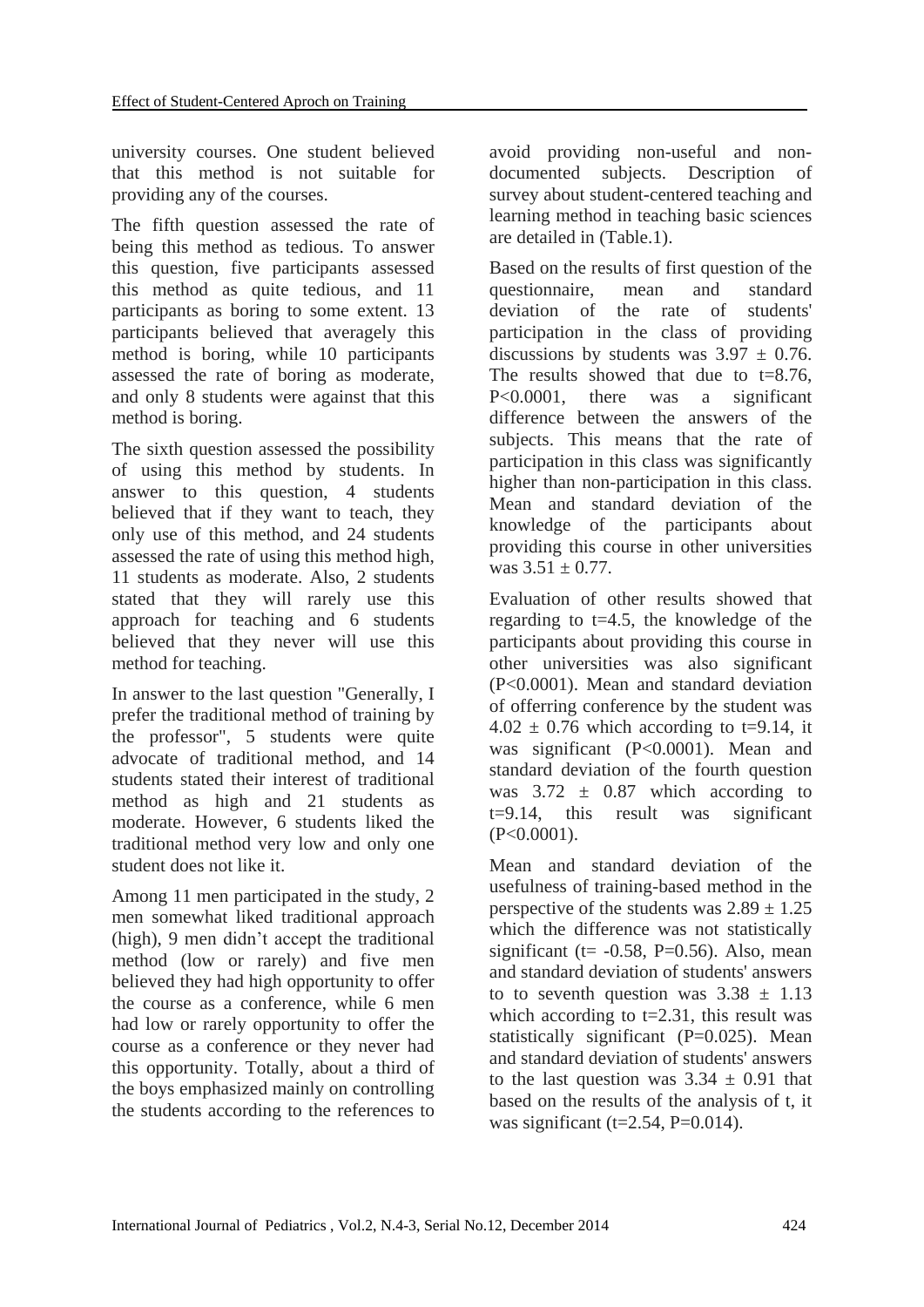

**Figure 1:** Gender distribution (Percent)

**Table 1:** Description of the survey of student-centered teaching and learning method in training of the course of pediatrics

| <b>Ouestions</b> | Never | Rarely        | Moderate | High | Very high |
|------------------|-------|---------------|----------|------|-----------|
|                  |       |               |          |      |           |
| Question 1       | 0     |               |          | 23   | 12        |
| Question 2       | 0     |               | 19       | 20   |           |
| Question 3       | O     |               | 10       | 23   | 13        |
| Question 4       |       |               | 14       | 22   | 8         |
| Question 5       | 8     | 10            | 13       |      |           |
| Question 6       | 6     |               |          | 24   |           |
| Question 7       |       | $\mathfrak b$ | 21       | 14   |           |
|                  |       |               |          |      |           |

Q1: Are students presence or absence in the classroom of pediatrics' diseases with teaching-based method?

Q2: How much is the amount of knowledge in students of providing this course with this method was at other universities?

Q3: The opportunities of students for offering conference in the classrooms.

Q4: I believe that this method is more suitable for teaching some lessons.

Q5: Assessed of the rate of being this method as tedious.

Q6: Assessed the possibility of using this method by students.

Q7: Generally, I prefer the traditional method of training by the professor.

#### **Discussion**

Based on the results of this study, therate of students' participation in class of providing discussions by students and also the rate of participants' knowledge of providing this course in other universities was significantly higher than nonparticipation in this class and unawareness of its existence. The rate of opportunity for offerring conference by the students was significantly suitable.

Also, student-centered approach was evaluated significantly better than traditional methods for some courses. Other results were that the majority of students believed that if they want to teach, they will use student-centered teaching method for teaching. Most students didn't state this method non-useless or boring; however, most of them totally liked offering the classes as traditional.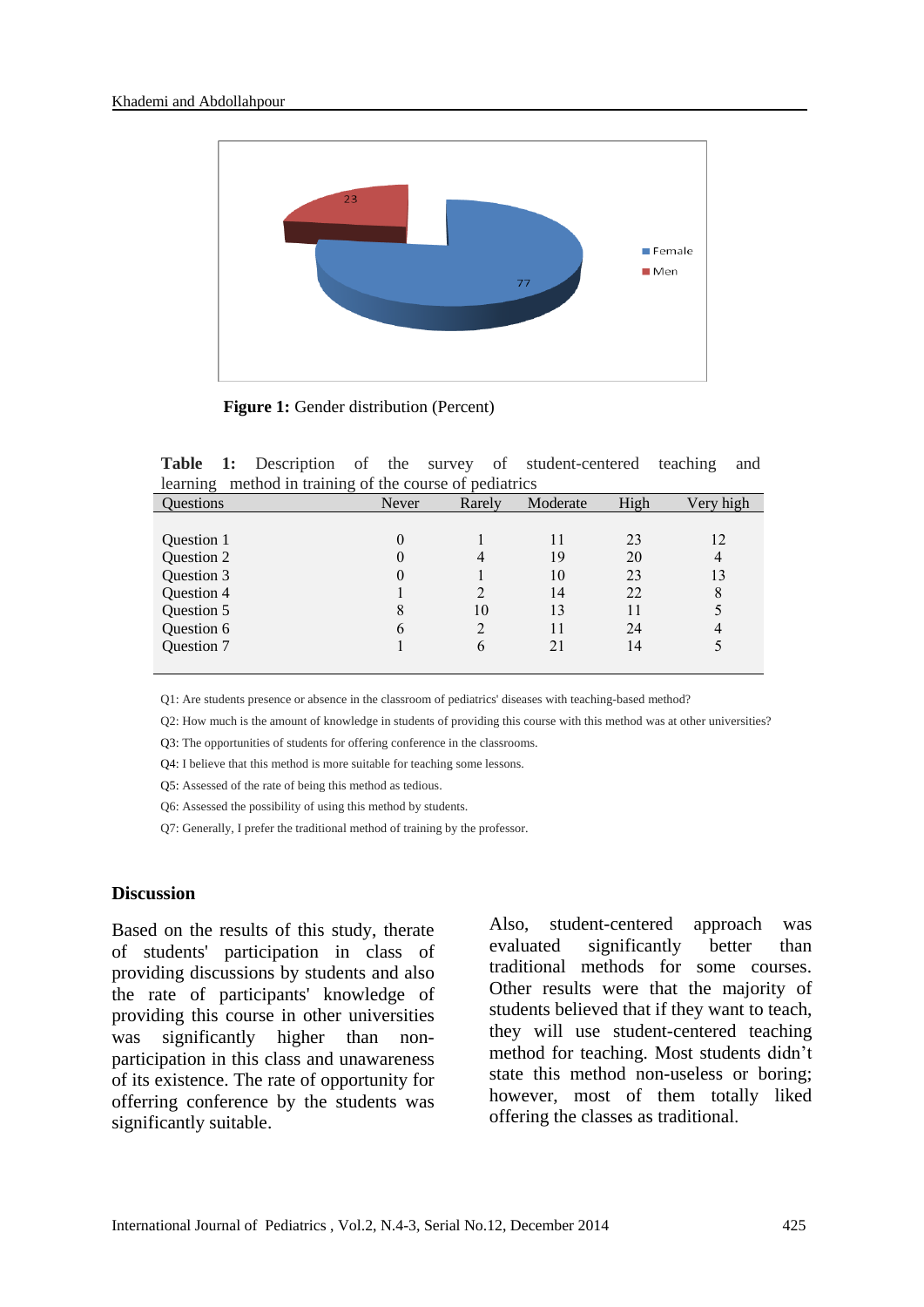To approve our study, the study of Mahmoodi et al. aimed to compare different approaches of teacher-centered and student-centered in teaching the embryology course to the students of Yasouj University of Medical Sciences was performed. Their findings showed that students were more willing to be taught the embryology course by the teacher alone. Although, there was no significant difference between the scores of students in teacher-centered and student-centered approaches in teaching embryology course, and there was no preference in educational approaches used in the scores of students (6).

Despite the gap between the interests of students to teaching with traditional methods and more effectiveness of modern methods of training, the study of Memarian suggested that student-centered methods have a significant advantage rather than teacher-centered traditional methods that is visible in cases such as faster learning with more persistence, deeper understanding of the material, application of critical thinking or creative problem-solving skills and causing positive attitude to what is being taught (7).

The study of Peters was a case study of the beliefs of science teacher of seventh grade, decisions for planning, implementing, and student reactions toward the studentcentered approach that was evaluated in the genetics course for four weeks. The findings showed that creating interaction in the classroom environment, students' reaction to the new environment and solving problem between teachers and students lead to more effectiveness of student-centered approach (5).

The study of Abdyazdan aimed to compare two teaching methods of student-centered and teacher-centered showed that students' satisfaction was significantly higher in student-centered approach. Also, the

students' confidence was higher, but this difference was not significant (8).

Jafri et al. performed a study aimed to compare teaching skills of residents and teachers based on Problem-based learning (PBL) sessions. The findings of the study showed that in 33 sessions of problembased learning, the majority of teachers emphasized on Knowledge base-content learning (KBL) and Group skills (GS). There was no significant difference in the scores of professors and residents in student-centered approach and problembased learning approach. However, the overall score of faculty members was significantly different with residents. The results of the study showed that residents can be considered as the teaching supplement of faculty members in the field of problem-based approach (9).

Case study of De Jong et al. compared the traditional, face-to-face, classroom-based learning method with asynchronously teaching methods and online teaching in two sets of students based on problemsolving learning model. The results of the study showed that asynchronous online teaching was severely approved by the students who had the responsibilities of life and job. Online teaching enabled the students to successfully manage and continue professional development effectively without the need for more time at work and without affecting the quality of the learning experience (10).

Saleh et al. performed a study aimed to evaluate teaching methods available in Iraq Havlr Medical School in the perspectives of staff and the rate of acknowledge of teaching staff about student-centered teaching. The results showed considerable problems in the existing teaching methods including a large number of students in the lecture hall, focus on teacher-centered training and the lack of infrastructures and facilities for suitable teaching. He suggested the priority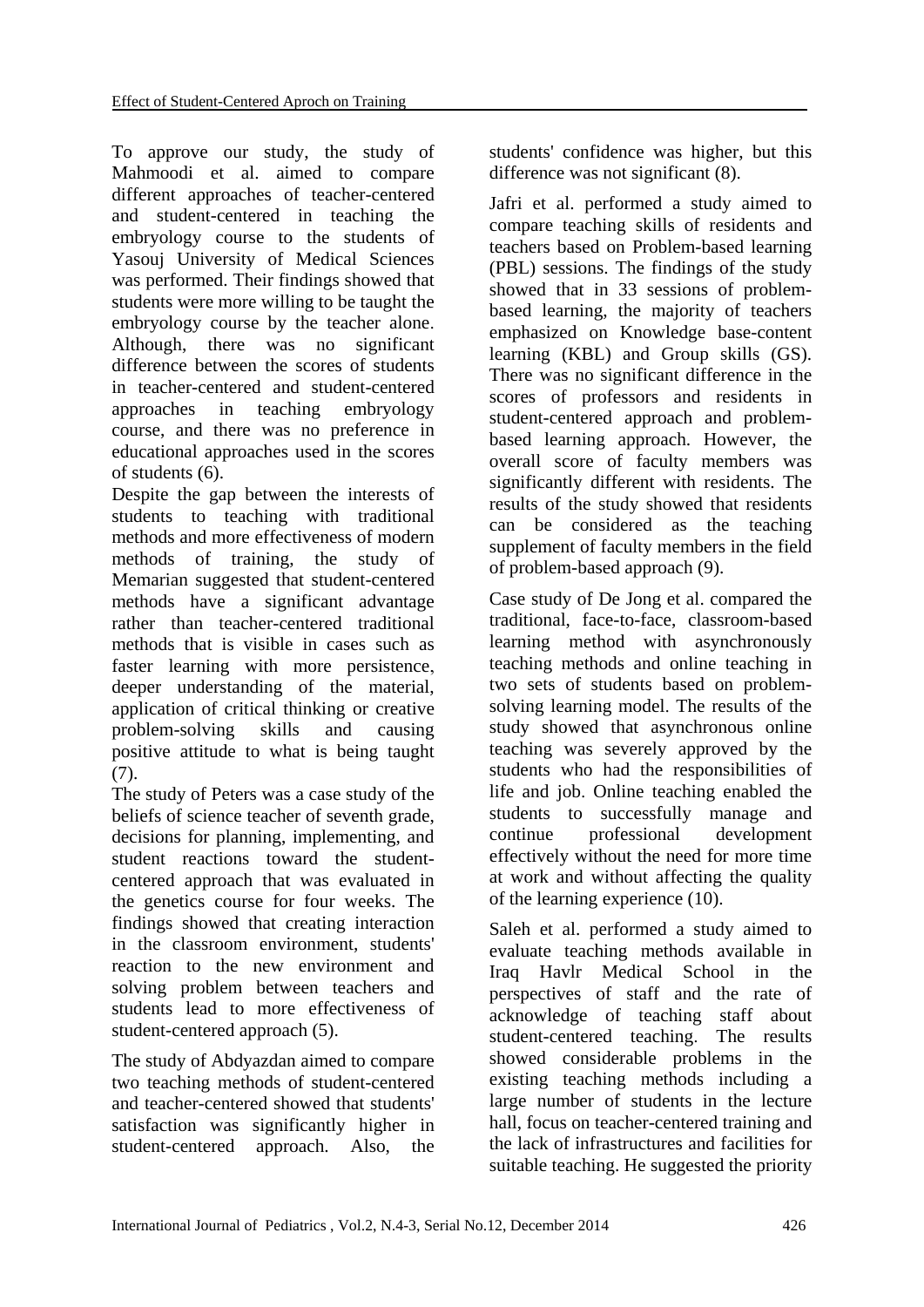for improving the quality of teaching methods including strategies for teaching small groups in all years of the study, improving infrastructures and facilities for teaching in colleges and providing continuous development program for teaching staff (11).

Also, Tian and his colleagues also studied 229 students of second year at military medical university. The students were divided into two groups. A group of students were trained using Virtual medical microscopic system (VM) and the other group using Light microscopy (LM) method. Overally, the findings of this study showed that the test scores of students in the VM group found a significant improvement compared with LM group. Therefore, use of VM system would improve the efficiency and productivity of students' learning. Other positive effects of VM system are critical thinking, facilitating communication and confidence (12).

The study of O'Callaghan that aimed to more attention to the role of emotions in medical education and providing health care indicated that explicit and clear strategies to deal with the hidden curriculum leads to a change in individual function and the health care environment that potentially will lead to improved health and learning (13).

The study of Palmer and Devitt also more than two consecutive years evaluated the medical students by tools of genetic assessment. In that study, two different strategies was used for engaging students in the teaching process. Results showed significant improvement in the scores of students. According to the study, valuable learning source is able to provide timely feedback, formation and stimulating of student-centered learning. However, the production of qualified content is a timeconsuming task and suitables strategies

should be used to ensure its effectiveness (14).

Aarnio and colleagues studied the help to the teacher about training and especially how to help students to resolve concept conflicts. The study consisted of four sessions on problem solving in 33 first year medical and dental students. The results showed that in general, teachers often confirm what students say or interfere them in training with crosssectional explaining and stimulate students to develop their knowledge with rarely proposing question. Therefore, teachers' training should focus on promoting teacher's understanding in the time of direct response and how to encourage students to participate in conflicting ideas (15).

Groves and colleagues showed that qualified clinical teachers use of their science significantly better than nonclinical teachers and behave with their students more empathic. Also, faculty members more emphasize on the evaluation than non-faculty members. Also, they had more skill in creating and maintaining a working environment based on problem solving. Overally, the results indicated that the subject knowledge and the process of facilitating skills is essential separately for teachers (16).

Azer et al. in a study described the development and implementation of four Integrated laboratory classes (ILCs) at King Saud Medicine University College. In answer to this question "Are the main concepts in proposed these classes taught or not?", the findings showed that the main concepts covered in this class had been learned and memorized. Also, most students have a positive attitude towards work on tasks and application of learned knowledge and felt that performing laboratory procedures and interpretation of laboratory findings is a valuable method for learning (17).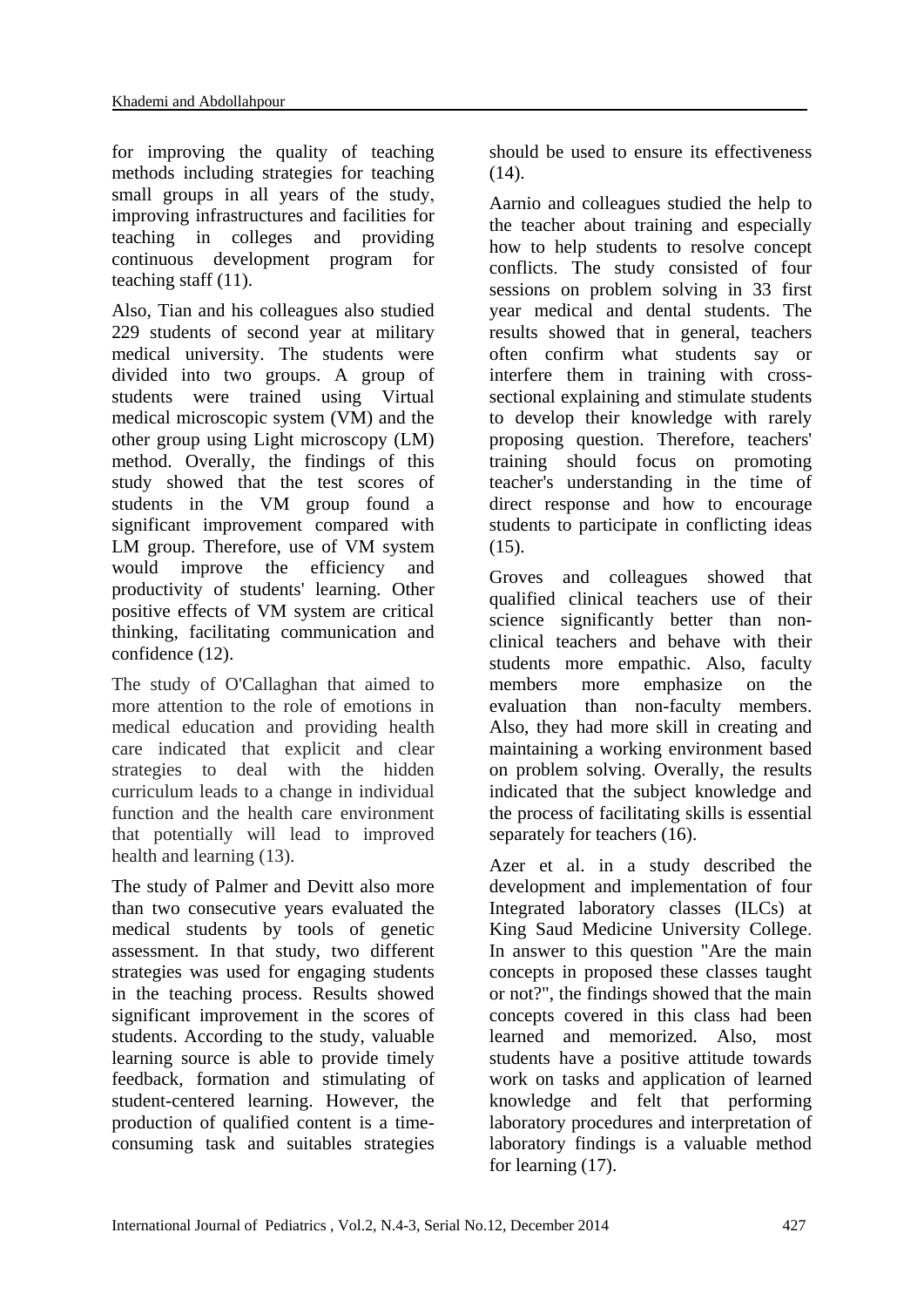Aghamolaei and colleagues evaluated medical students' perceptions of their learning environment in Hormozgan University of Medical Sciences. Although the findings didn't show significant differences between male and female students in the subscale of learning environment, but there was a significant difference between the students of basic science and pathophysiology and clinical course in terms of the understanding of learning, self-perceived, and learning environment. In general, the learning environment was assessed as moderate by most participants (18).

# **Conclusion**

Most studies in the field of comparing traditional teaching methods and studentcentered approach in medical science indicate that most students tend to the traditional method. However, evidence indicates increasing use of studentcentered teaching styles. Some studies also show more effect and priority of studentcentered approach on student learning. This indicates that there is need to a student-centered learning environment, but in practice, its application is trouble-some.

# **Conflict of interests**: None

## **Acknowledgments**

The authors would like to acknowledge all students who participated in this study.

# **References**

- 1. Koh GC1, Khoo HE, Wong ML, Koh D. The effects of problem-based learning during medical school on physician competency: a systematic review. CMAJ 2008; 178(1):34-41.
- 2. Samarakoon L1, Fernando T, Rodrigo C. Learning styles and approaches to learning among medical undergraduates and postgraduates BMC Med Educ 2013; 13:42.
- 3. Nanney B. (2004). Student-Centered Learning.
- 4. Blanchard MR, Southerland SA, Granger EM. No silver bullet for inquiry: Making sense of teacher change following an inquiry-based research experience for teachers. Sci Teacher Educ 2009; 93(2): 322-60.
- 5. Peters EE. Shifting to a student-centered science classroom: An exploration of teacher and student changes in perceptions and practices. J Sci Teacher Educ 2010; 21(3): 329-49.
- 6. Mahmoodi R, Karimzadeshirazi K. Compasion of the effect of student-centered teaching methods in teaching embryology (E). Twelfth National Conference on Medical Education, Mashhad University of Medical Sciences. 2011.
- 7. Memarian H. New student-centered methods in engineering education. Iranian journal of engineering education 2011; 13(52): 1-21.
- 8. Abdyazdan, Z. (2003). "study of atmosphere of the nursing school's learning: Studentcentered or teacher-centered?" scientific information database **3**(10): 63-64.
- 9. Jafri W1, Mumtaz K, Burdick WP, Morahan PS, Freeman R, Zehra T. Improving the teaching skills of residents as<br>tutors/facilitators and addressing the tutors/facilitators and addressing the shortage of faculty facilitators for PBL modules. BMC Med Educ 2007; 7:34.
- 10. de Jong N, Verstegen DM, Tan FE, O'Connor SJ. A comparison of classroom and online asynchronous problem-based learning for students undertaking statistics training as part of a Public Health Masters degree. Adv Health Sci Educ Theory Pract 2013; 18(2):245-64.
- 11. Saleh AM, Al-Tawil NG, Al-Hadithi TS. Teaching methods in Hawler College of Medicine in Iraq: A qualitative assessment from teachers' perspectives. BMC Med Educ 2012; 12:59.
- 12. Tian Y, Xiao W, Li C, Liu Y, Qin M, Wu Y, et al. Virtual microscopy system at Chinese medical university: an assisted teaching platform for promoting active learning and problem-solving skills. BMC Med Educ 2014; 14:74.